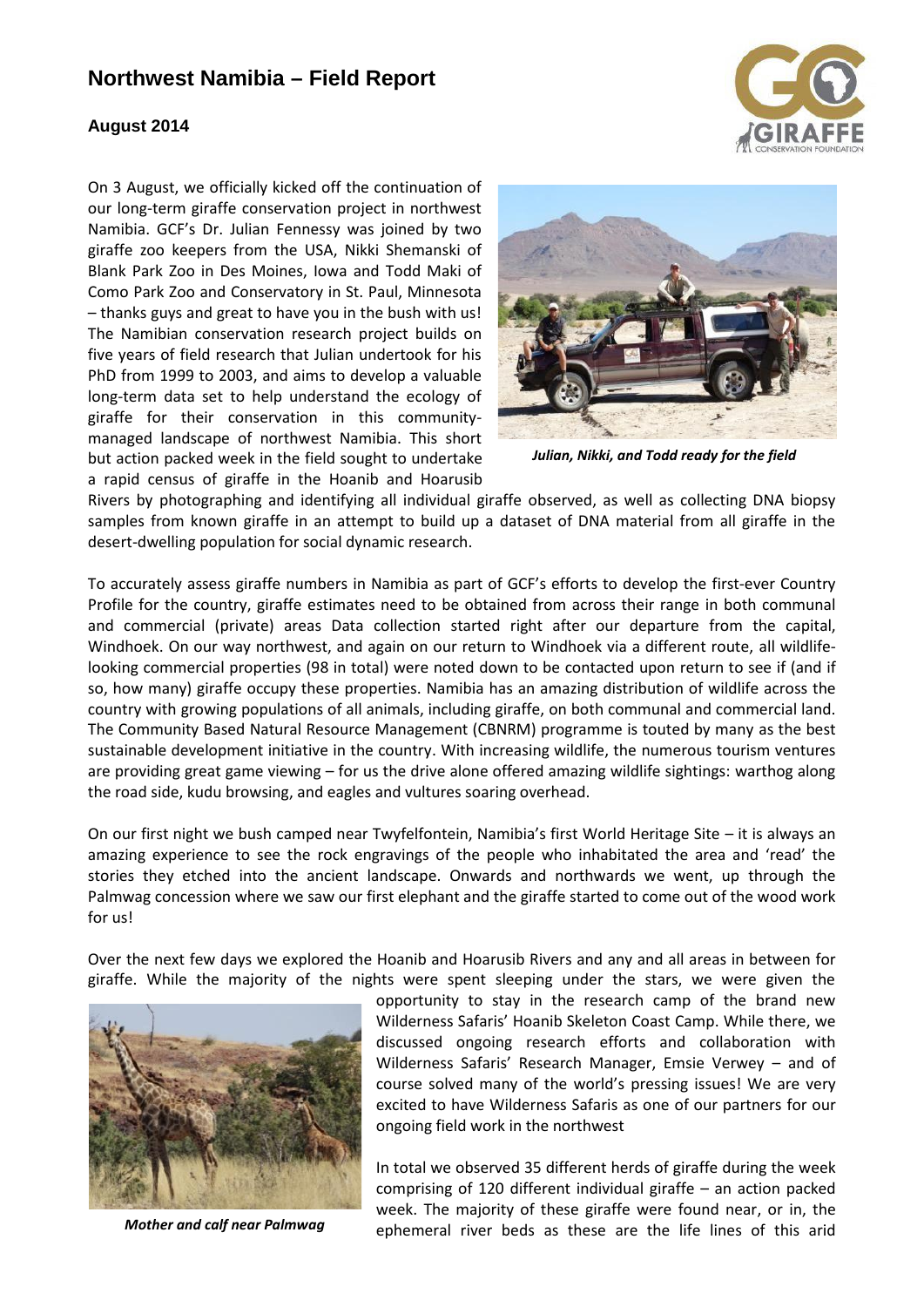environment. In order to accurately identify these individuals from both past and future research, photographs were taken of the right and left side of each individual. Information about each giraffe was logged, including location, herd members, age, and sex, the latter categorised into four groups: new born, juvenile (less than 1 year), sub-adult  $(1 – 5$  years) and adult (5 years and older). This information will allow us to continue following these individual giraffe and see where they travel and who they interact with over time. This trip formed the first step of this process and we have already re-identified five individuals that were previously identified and observed by Julian and Todd 11 years ago. A very cool thing Interact with over time. This trip formed the first step of this process and<br>
identified and observed by Julian and Todd 11 years ago. A very cool thing<br>
to see these then juveniles and sub-adults all grown up and survivin past and future research, photographs were taken of the r<br>side of each individual. Information about each giraffe<br>including location, herd members, age, and sex, the latter cat<br>four groups: new born, juvenile (less than 1



*Nikki retrieving a DNA dart*

to see these then juveniles and sub-adults all grown up and surviving into adulthood!

samples from individually identified giraffe for future social relatedness studies. Using remote biopsy drop darts to collect the tissue, this ongoing study will hopefully give us a clearer picture of who is related to whom, what social bonds giraffe forge over time, how far individuals travel, and also establish the health of the population. identified giraffe for future social relatedness studies. Using remote biopsy dreptions, this ongoing study will hopefully give us a clearer picture of who is related giraffe forge over time, how far individuals travel, an study



*Distributing giraffe conservation materials to Torra Conservancy*

During the week we logged >2,250 km while traversing the country, its towns and rivers. In an effort to make these kilometres even more worthwhile, we donated GCF conservation booklets and posters to conservancies, schools, safari companies, lodges, guides, and conservation organisations along the way. We always wanted to jump on any and all opportunities to educate people on the plight and worthwhile, we donated GCF conservation booklets and posters to conservancies, schools, safari companies, lodges, guides, and conservation organisations along the way. We always wanted to jump on any and all opportunities them or who work with local and international guests. Feedback was great from everyone we shared the booklets and posters with and as always, most people were surprised to learn that giraffe numbers are so low and the perilous situation of some populations across the continent. Thank you the method in the matter of the projection of the projection of the matternal trip and solven the matternal trip and trip and trip and trip and trip and trip and trip and trip and trip and trip and trip and trip

As the project continues in Namibia, GCF is looking forward to host a PhD student from the University of New South Wales in Australia from early 2015. Understanding giraffe and their role in the landscape is critical to provide conservation management support and this new study will build on previous efforts as well as focus on competition with other wildlife and humans in the desert. So... of course we had to also 'observe' other wildlife while in the area to get the ball rolling, and luckily the wildlife was plentiful - elephant, black rhino (very exciting!), leopard, springbok, gemsbok (oryx), jackal, baboons, ostrich, vultures and the newly identified endemic elephant shrew! wildlife was plentiful – elephant, black rhino (very exciting!), leopard, springbok, gemsbok (oryx), jackal,<br>baboons, ostrich, vultures and the newly identified endemic elephant shrew!<br>After it was all said and done, Nikki We them or who work with local and international guests. Feedback was<br>great from everyone we shared the booklets and posters with and as<br>always, most people were surprised to learn that giraffe numbers are<br>so low and the p

remarkable landscapes to find giraffe in the wild". We at GCF are excited that the data gathered adds to the<br>Namibia Country Profile and will in time help to assess the conservation and Red List status of the Angolan Namibia Country Profile and will in time help to assess the conservation and Red List status of the Angolan giraffe. Stay tuned for our next update and please contact us should you like more information:<br>steph@giraffeconservation.org or julian@giraffeconservation.org steph@giraffeconservation.org or julian@giraffeconservation.org

## **Thank you to our private donors as well as the following donors for supporting this trip financially:**